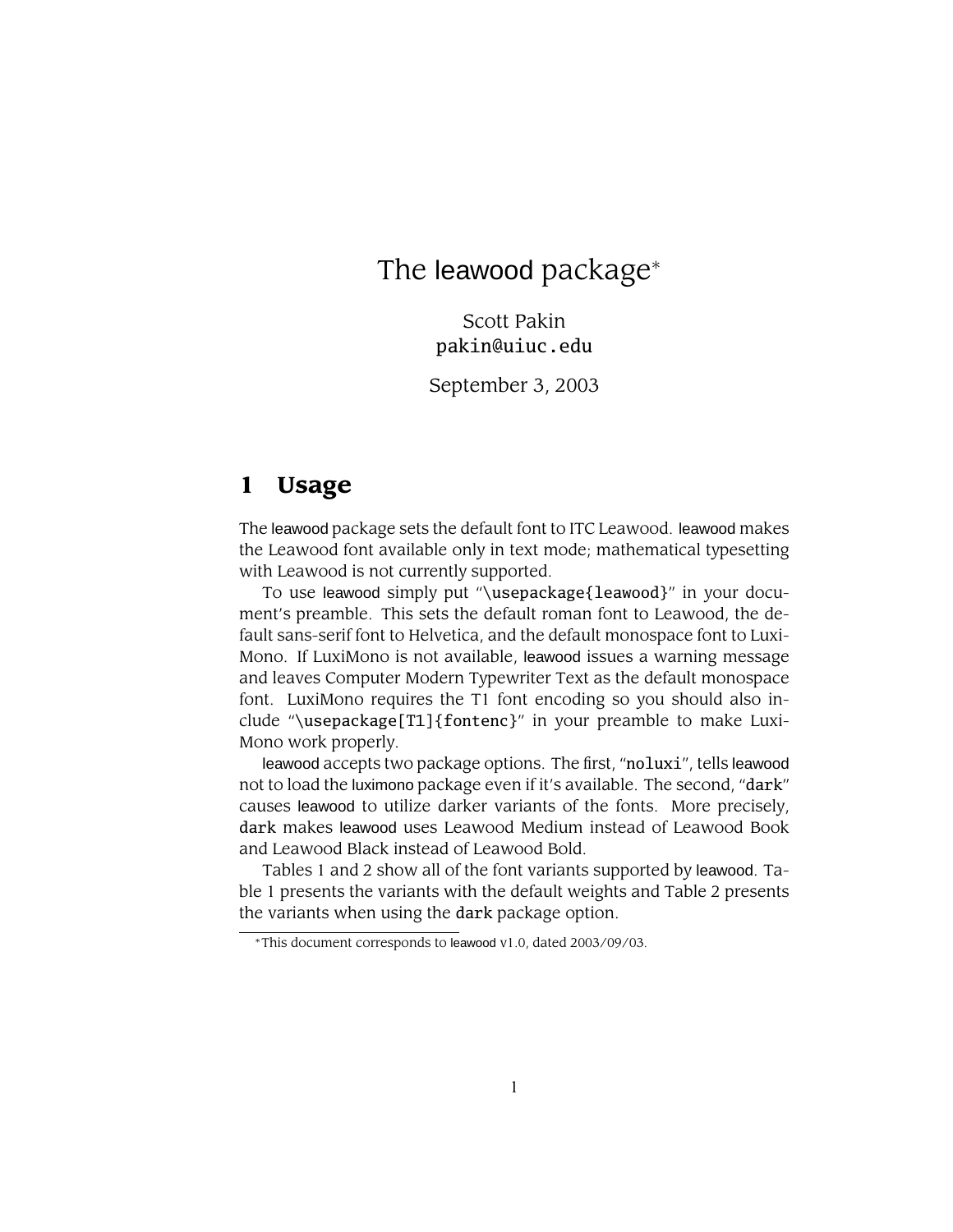Table 1: Variants of Leawood provided by the leawood package

| Variant             | Code                | Sample                            |
|---------------------|---------------------|-----------------------------------|
| Normal              | .                   | Squdgy fez, blank jimp crwth vox. |
| <b>Bold</b>         | \textbf{}           | Squdgy fez, blank jimp crwth vox. |
| Italic              | $\textit{t.}.$      | Squdgy fez, blank jimp crwth vox. |
| Slanted             | $\text{textsl}\{\}$ | Squdgy fez, blank jimp crwth vox. |
| Bold italic         | \textbf{\textit{}}  | Squdgy fez, blank jimp crwth vox. |
| <b>Bold slanted</b> | \textbf{\textsl{}}  | Squdgy fez, blank jimp crwth vox. |
| Small caps          | \textsc{}           | SQUDGY FEZ, BLANK JIMP CRWTH VOX. |
| Bold small caps     | \textbf{\textsc{}}  | SQUDGY FEZ, BLANK JIMP CRWTH VOX. |

Table 2: Variants of Leawood provided by the leawood package when the dark package option is specified

| aden package option to operation |                       |                                   |
|----------------------------------|-----------------------|-----------------------------------|
| Variant                          | Code                  | Sample                            |
| Normal                           | .                     | Squdgy fez, blank jimp crwth vox. |
| <b>Bold</b>                      | \textbf{}             | Squdgy fez, blank jimp crwth vox. |
| Italic                           | $\text{texti} \{ \}$  | Squdgy fez, blank jimp crwth vox. |
| Slanted                          | $\texttt{textsl}\{\}$ | Squdgy fez, blank jimp crwth vox. |
| Bold italic                      | \textbf{\textit{}}    | Squdgy fez, blank jimp crwth vox. |
| <b>Bold slanted</b>              | \textbf{\textsl{}}    | Squdgy fez, blank jimp crwth vox. |
| Small caps                       | \textsc{}             | SQUDGY FEZ, BLANK JIMP CRWTH VOX. |
| Bold small caps                  | \textbf{\textsc{}}    | SQUDGY FEZ, BLANK JIMP CRWTH VOX. |

## **2 Implementation**

\ilw@body leawood's .fd files have been specially modified to declare all medium \ilw@bold and bold font shapes in terms of the macros \ilw@body and \ilw@bold. For example, a bold, small-caps font with T1 encoding is mapped to "\ilw@bold c8t" instead of the normal "ilwbc8t". By default, we use Leawood Book as the body font and Leawood Bold as the bold font: 1 \newcommand\*{\ilw@body}{ilwk}

```
2 \newcommand*{\ilw@bold}{ilwb}
```

|                     | \ifilw@use@luxi   By default, we use LuxiMono as our fixed-width font. However, we allow    |  |
|---------------------|---------------------------------------------------------------------------------------------|--|
|                     | ilw@use@luxitrue the user to suppress that setting by specifying the noluxi package option. |  |
| \ilw@use@luxifalse\ | 3\newif\ifilw@use@luxi                                                                      |  |
|                     | 4\ilw@use@luxitrue                                                                          |  |
|                     | 5\DeclareOption{noluxi}{\ilw@use@luxifalse}                                                 |  |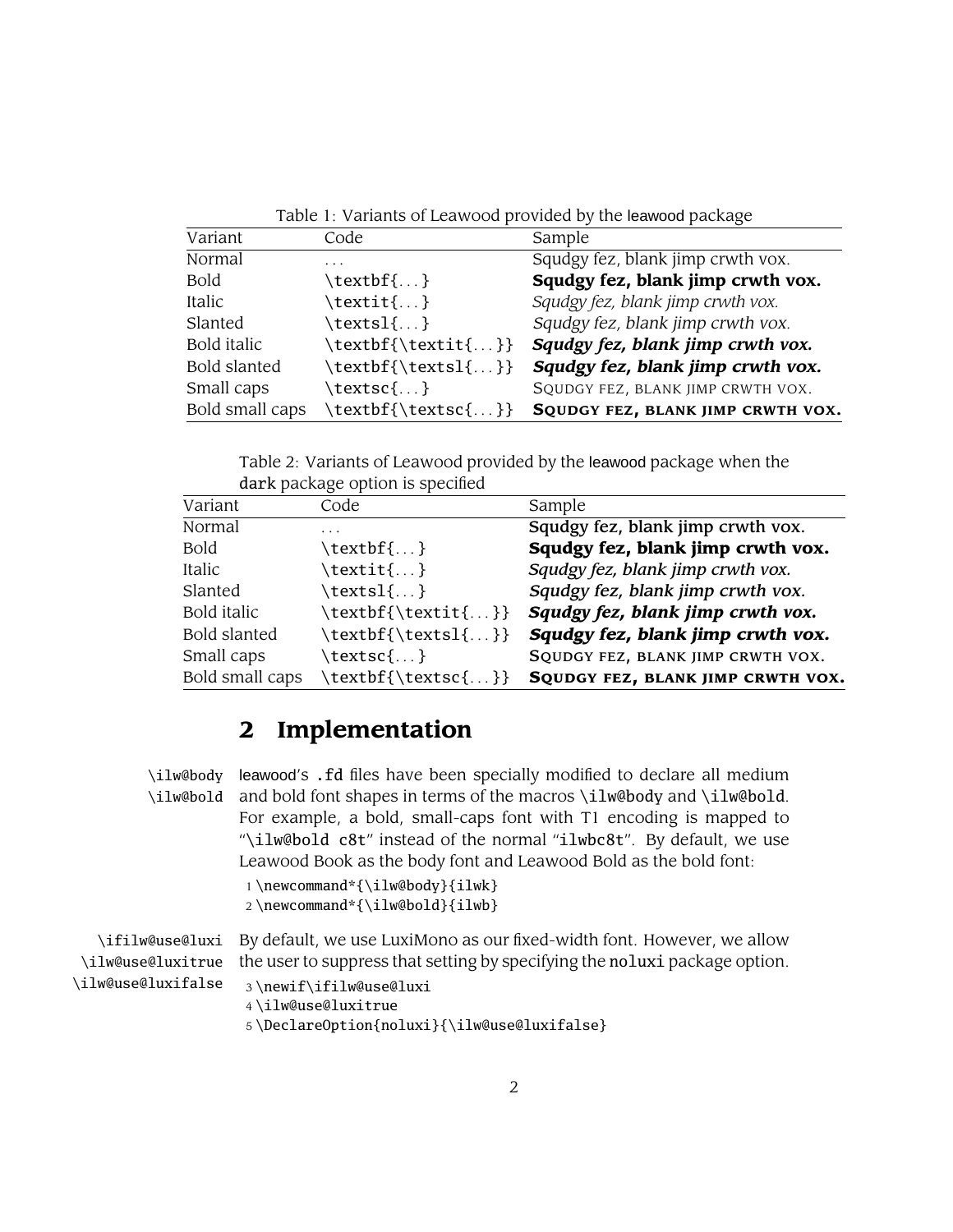The dark package option redefines \ilw@body and \ilw@bold to use Leawood Medium as the body font and Leawood Black as the bold font.

6 \DeclareOption{dark}{%

7 \renewcommand\*{\ilw@body}{ilwm}

8 \renewcommand\*{\ilw@bold}{ilwc}

9 }

Process the package options.

10 \ProcessOptions\relax

Leawood has a large x height which makes lines of text look too dense. To improve the text's aesthetics we increase the font's leading by 15%.

11 \linespread{1.15} 12 \selectfont

\rmdefault The most important thing this package does is make Leawood the default \sfdefault roman font. While we're at it we also make Helvetica the default sansserif font because it blends with Leawood better than Computer Modern Sans Serif does. LuxiMono (font family ul9) works well as a fixed-width companion to Leawood. Few T<sub>F</sub>X distributions come with LuxiMono, though, so we load the corresponding package only if available and only if the user did not specify the noluxi package option.

```
13 \renewcommand{\rmdefault}{ilw}
14 \renewcommand{\sfdefault}{phv}
15 \ifilw@use@luxi
16 \IfFileExists{luximono.sty}{%
17 \RequirePackage{luximono}
18 }{%
19 \PackageWarningNoLine{leawood}{%
20 The luximono package is unavailable.\space\space
21 Using the\MessageBreak
22 default fixed-width font instead of LuxiMono}
23 }
24 \setminus fi
```
## **3 Legal notice**

#### Copyright © 2003 by Scott Pakin

These files may be distributed and/or modified under the conditions of the LATEX Project Public License, either version 1.2 of this license or (at your option) any later version. The latest version of this license is in: